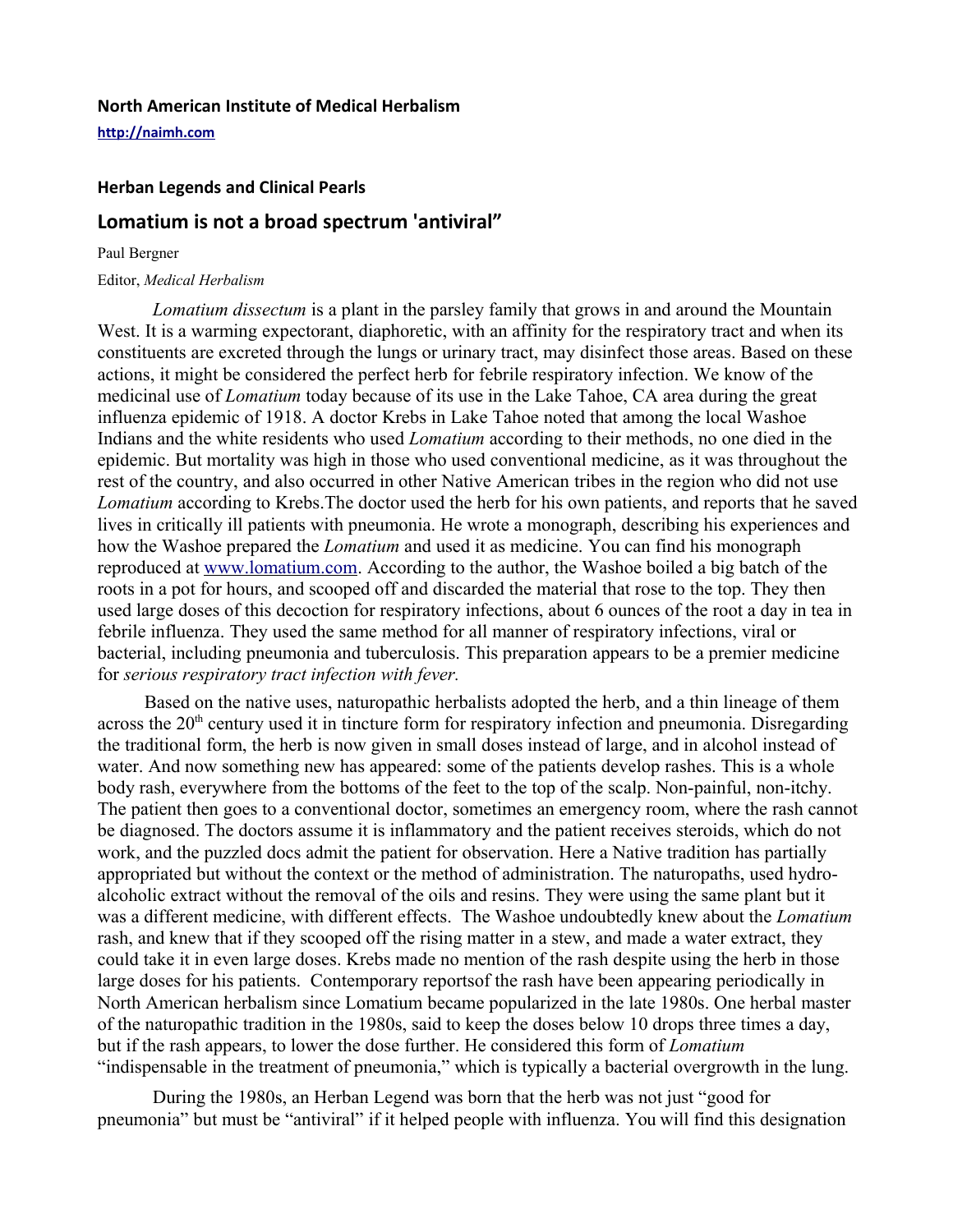in most modern herbals. You can see the lack of discernment in making the leap over time from "good for serious respiratory infections when taken in very large doses up to a third of a pound of the root a day as tea from which the oils and resins have been scooped" to . . . "antiviral." I first became aware of Lomatium in the mid 1980s when a company began to market a freeze- dried extract of it in the naturopathic community in Portland. The antiviral myth was attached to the new product, and doctors and ND students in town began giving it for suspected viral infections. In this case, without reference to the actual dosage and rules of administration in the naturopathic tradition they gave comparatively huge doses of plant material in capsules. At this time a theory was common that the nerly universal Epstein Barr virus was responsible for chronic fatigue syndrome, a theory discarded by 1990 after studies showed no relationship between viral antibodies and fatigue symptoms. Yet *Lomatium* was given out to hundreds of patients not only with respiratory infections, but also with chronic fatigue. This was followed in Portland by an epidemic of the now infamous *Lomatium* rash, including multiple hospital admissions by confused doctors. I logged about 50 case reports in the first two months the product was on the market.



Lomatium rash in a hospitalized patient

Now fast-forward twenty years to Colorado, in 2003, the mosquito borne West Nile virus swept the front range towns in the worst West Nile epidemic ever to occur in the U.S. By now every herbal school in the country was probably teaching that *Lomatium* was an antiviral herb, indeeed at that time I also thought it was. Rationalizations for the rash also appeared, such as that it was from the "die-off" of virus or candida; that it only appeared when you take an overdose, only if taken as a simple, etc etc, none of which are true. In one case I reviewed a woman got the whole body rash on the third day of taking a tincture with one-fifth part Lomatium. I collected 30 West Nile cases of my own and other herbalists in Boulder who were treating the West Nile epidemic. Different herbalists used different approaches, but the most common was to stack up immune stimulants and "antivirals," such as Lomatium and Osha, with the rational that they would help kill the virus. They didn't appear to help, as in several cases I observed treated in this way, patients with mild disease progressed to neuroinvasive complications.

### **No herb is a broad spectrum anti-viral.**

The human organism with its immune system has one of the most sophisticated anti-viral mechanisms in the universe. Many medicinal herbs can support those functions, and thus might be termed "antiviral" because they can be used clinically when a viral infection is present. Our standard herbal approaches to viral infections are built around this, with immune-enhancing, mucous membrane tonic, expectorant, diaphoretic and other actions that support host resistance. But no herb is specifically antiviral as in destroying viruses or their properties in a living human with the use of internal medicine. A virus is not alive, it is a snippet of genetic code with no metabolism. It can only "come to life" when it enters a cell, hijacks the cell metabolism and functions, and uses it to reproduce copies of itself. Each virus has particular host cell types that it can infect. As opposed to bacteria, which all share some basic genetics, structures, and metabolic functions that can be disrupted by a broad-spectrum antibiotic, viruses are wildly diverse in their genetics and methods of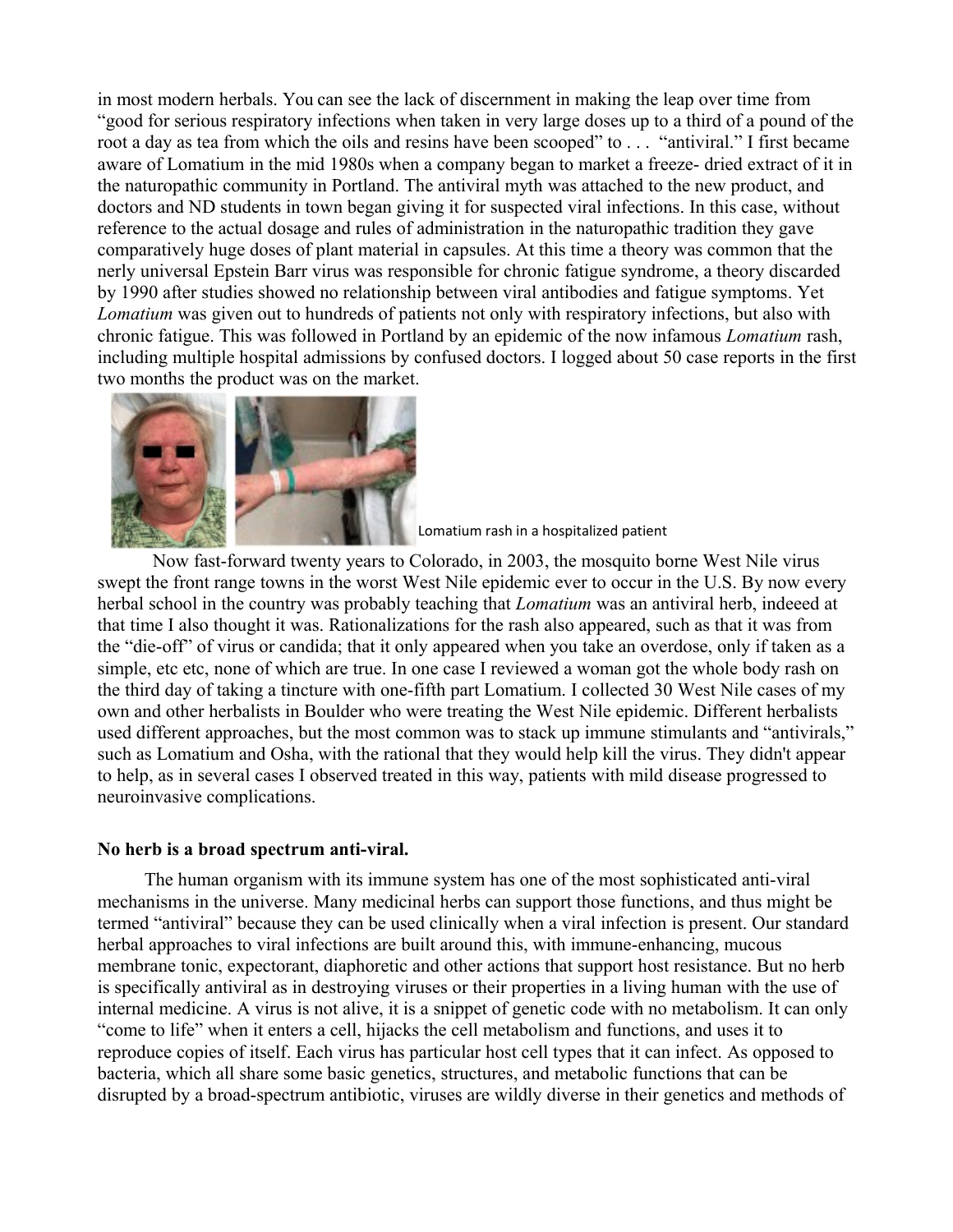entry into cell and reproduction. There can be no broad- spectrum antiviral drug or herb because there is no common mechanism in the viral life-cycle that can be attacked.

Plant constituents are often tested for anti-viral activity in lab culture studies. The plant or its constituent are put into the infected cell culture to see if they inhibit the virus there. Many plants or constituents are found in such studies to affect a specific virus, such as herpesvirus. These are amost universally *not* effective against other viruses. Except for possible effects of such herbs when applied topically to a viral skin infection, it is a fundamental error to assume that activity in the lab dish translates into effects in a human taking an oral dose for internal medicine. Yet this sort of extrapolation and assumption is nearly universal in contemporary herbals. Tp be useful in internal medicine, the plant constituents would have to survive the digestive activities of the gut, the detoxification actions of the liver, and also suffer dilution by the entire volume of the blood plasma. The concentration of the substance necessary to inhibit the virus invariably is impossible to attain in blood circulation, and in many cases would be poisonous or toxic if taken internally.

That *Lomatium* is *ineffective* against most viruses, even in culture dishes, was conclusively demonstrated in a study in British Columbia (McCutcheon et al.) Researchers took 100 local plants, including *Lomatium*, and tested them for antiviral activity in cultures of seven different virus types characteristic of seven large divisions of virus-types. *Lomatium* had *no effect* against 6 of the 7. It was effective against parainfluenza virus culture, which is unrelated to the influenza virus. It has no broad-spectrum antiviral effects and its benefit in the Lake Tahoe region was due to clinical and humoral actions on host resistance, and nothing specifically against a virus.

Note than expectoration itself enhances host resistance, as the mucous in laden with antibodies and other immune elements. And diffusive circulation with diaphoresis also promotes the movement of fluids throughout the lymphatic and immune structures of the vessels and the surface of the body. And thus expectorants and diaphoretics are standard treatment of respiratory infection and influenza in medical level herbalism. Mucous expresses the antiviral antibodies of the system, the same kind of antibodies contained in mothers milk which confer immunity on the infant. It also contains non- specific antibacterial components, and this is the reason for the traditional adage to "Keep the Membranes Moist" in respiratory infection. Lomatium may or may not enhance general host resistance, but its most specific use among the both the Washoe and the old time naturopaths was for respiratory conditions, as an expectorant, and ot specifically for viral infection.

Some contemporary herbalists are reporting use of Lomatium during the current covid-19 pandemic but it is difficult to assess any specific results at this early stage of the pandemic. The usually self-limiting and mild nature of the infection for most people also makes it hard to assess results. Lomatium is a endangered and sensitive plant. If the myth of its antiviral effects leads to its widespread use during the current pandemic, and persists in the culture afterwards, this could have adverse ecological consequences. And if it were to become widely used, we would also see a proliferation of the Lomatium rash patients heading for the emergency rooms. If an individual wants to treat covid-19 with warming, expectorant, and diaphretic herbs, with possible immune enhancing and disinfectant effects, we have many herbs in those categories that might be used alone or in formula

Paul Bergner is director of the North American Institute of Medical Herbalism and editor of the Medical Herbalism journal. He has practiced nutrition and medical herbalism since 1973. He has trained more than 400 student residents through an academic year in teaching clinics for clinical nutrition and medical herbalism since 1996. He has taught both medical herbalism and clinical nutrition at both the undergraduate and graduate levels of the university, and has developed and delivered more than 500 hours of Continuing Education for herbalists, nutritionists, acupuncturists, nurses, and naturopathic physicians. He is author of the Healing Power of Garlic, the Healing Power of Echinacea, Goldenseal and the Immune Herbs, The Healing Power of Minerals and Trace